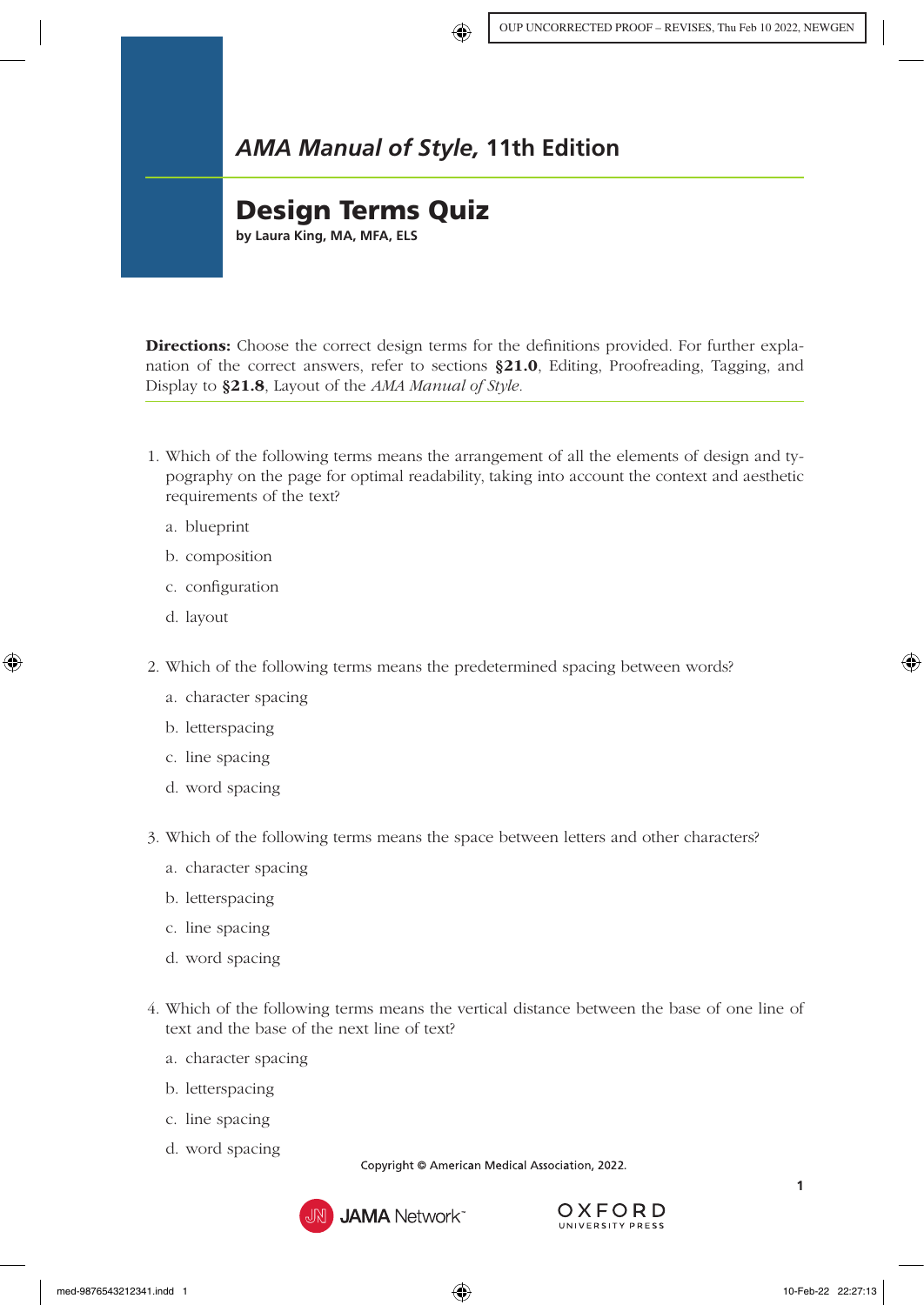- 5. Which of the following terms means a design for a set of characters?
	- a. font
	- b. size
	- c. spacing
	- d. typeface
- 6. Which of the following terms means the size of type?
	- a. font
	- b. pitch
	- c. point size
	- d. typeface
- 7. Which of the following terms means the complete assortment of characters, qualities, and styles of a particular typeface?
	- a. font
	- b. letterspacing
	- c. rhythm
	- d. typography
- 8. Which of the following terms means repetition of similar units, in both opposition and juxtaposition (eg, spacing and proportion of type to the page and other design elements), and repetition of graphic contrasts or similarities?
	- a. contrast
	- b. flow
	- c. movement
	- d. rhythm
- 9. Which of the following terms means the difference between dark and light type and large and small units of information?
	- a. contrast
	- b. font
	- c. movement
	- d. rhythm

Copyright © American Medical Association, 2022.